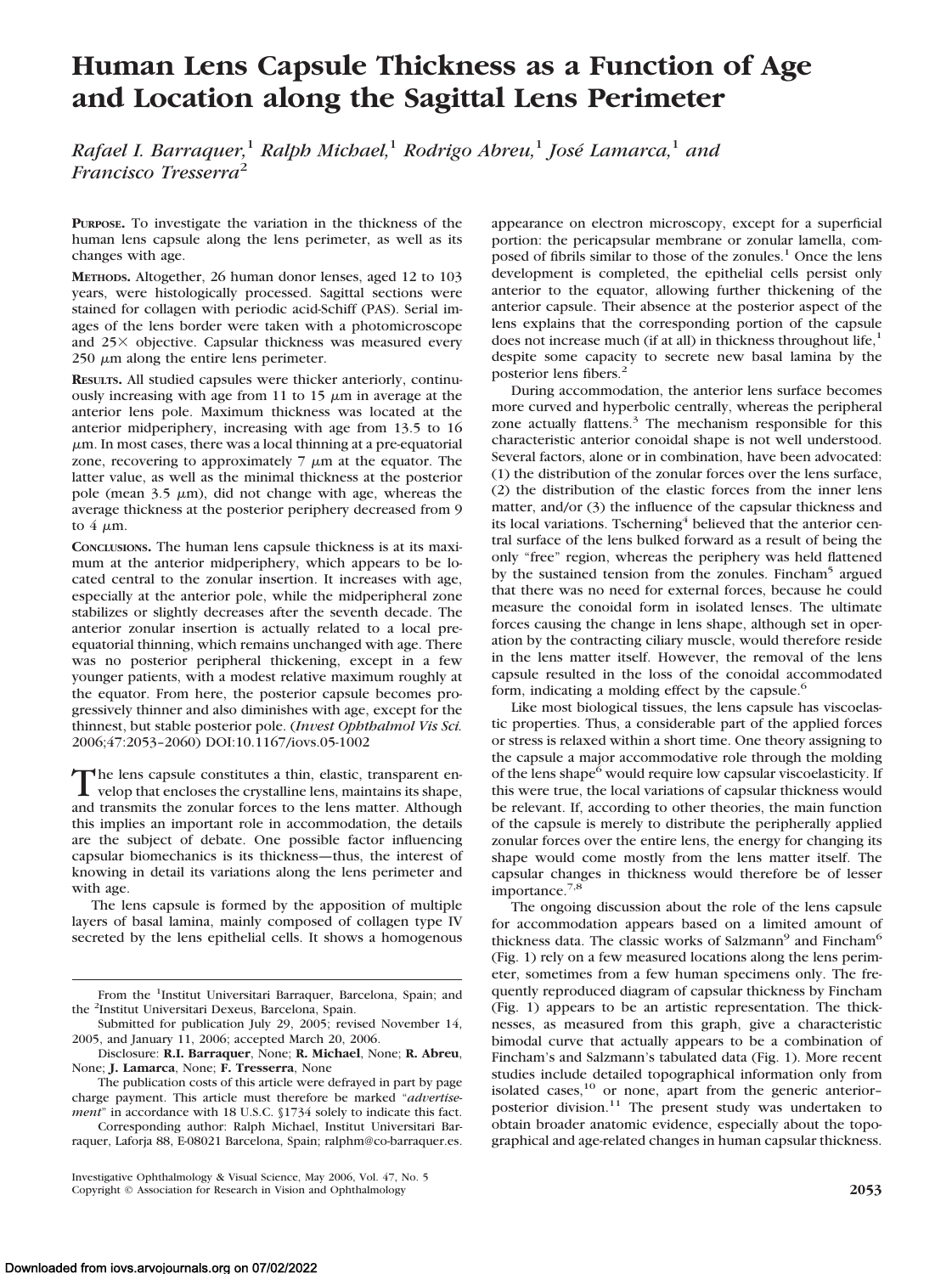

FIGURE 1. Comparison of the historical data by Salzmann<sup>9</sup> and Fincham.<sup>6</sup> Salzmann's tabulated data are given as the mean of four groups; 10 years ( $n = 3$ ; ages 7, 9, and 15 years), 23 years ( $n = 3$ ; ages 19, 23, and 26 years),  $37$  years ( $n = 5$ ; age 32, 35, 36, 40, and 41 years), 52 years ( $n = 3$ , age 48, 53, and 56 years). Fincham's data are the mean from his Table III ( $n = 3$ , age not specified). The data point for the equator comes from Finham's Figure 26. *Solid line*: represents thicknesses as measured from Fincham's diagram (*inset*) using the data in his Figure 26 for calibration. The positions at the *x*-axes are defined in Figure 3. *Inset*: the lens sagittal section is Fincham's diagram (his Fig. 3) of the lens capsule with magnified thickness (from Fincham EF. The mechanism of accommodation. *Br J Ophthalmol*. Monograph supplement VIII. 1937:1–80. Reproduced with permission from the BMJ Publishing Group).

# **MATERIALS AND METHODS**

Human crystalline lenses were dissected from fresh donor eyes provided by the Banco de Ojos para Tratamientos de la Ceguera (Barcelona, Spain), after the removal of the corneas for transplantation (mean postmortem time  $46 \pm 24$  hours). In a few cases, they originated from the Cornea Bank Amsterdam (Amsterdam, The Netherlands). The research adhered to the tenets of the Declaration of Helsinki for research involving human tissue. A total of 26 lenses aged 12 to 103 years were thus obtained, fixed in 3.6% buffered formaldehyde, embedded in paraffin, sagittally sectioned, and stained for collagen with periodic acid-Schiff (PAS). Images of the sections passing approximately through the lens poles were taken through a  $25\times$  objective with a digital camera mounted on a photomicroscope (Carl Zeiss, Oberkochen, Germany; Fig. 2).

For each lens, between 80 and 100 serial microscopic images were captured along the section perimeter at a  $1200 \times 1600$ -pixel resolution, and printed on A4 paper, resulting in a magnification of approximately 780 times, with a total lens size on paper of approximately  $3 \times$ 7.5 m. The actual capsular thickness measured between 12 and 120 pixels in each image, equaling 2 to 20 mm on print. We considered digitally mounting the images for each lens. However, this proved impractical, given the huge size of the resultant files (approximately 980 megapixels). Instead, the complete circumferential series of prints for each lens were registered, aligned, and mounted on the floor of an appropriately sized room. The capsule thickness was measured with a rule on the prints every 20 cm, equaling every  $250 \mu m$  along the lens perimeter. Care was taken to distinguish the capsule proper from the zonular lamella and zonular remnants and to include only the former in the measurements.

The thickness data thus obtained were normalized to standard positions (p) in the lens perimeter, with p0 conventionally assigned to the anterior lens pole, p100 to the equator, and p200 to the posterior pole (Fig. 3). For the anterior and posterior portion of the lens, the data from both lateral halves were averaged independently for each lens



**FIGURE 2.** Sample images of PAS-stained human lens sections (from one lens, age 85 years); *left*: anterior pole; *middle*: equator; *right*: posterior pole. Scale bars, 20 μm.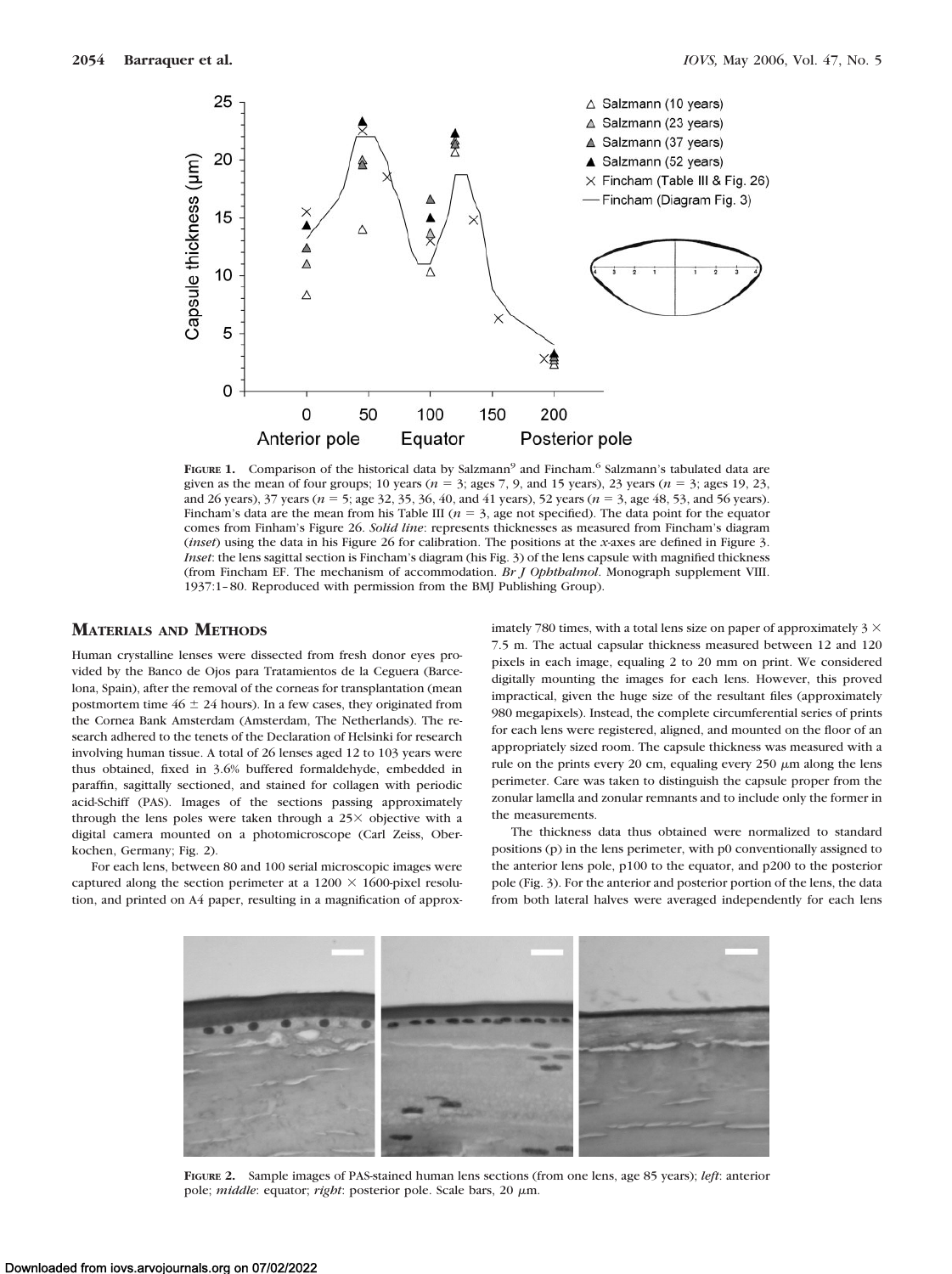

**FIGURE 3.** The lens capsule in sagittal section, illustrating the normalized positions along the lens perimeter. The lens anterior pole is referred to as p0, p100 represents the equator, and p200 the posterior pole. Intermediate positions p45, p80, and p120 in the lens periphery were found to be additional points of interest worthy of analysis.

and fitted to a sixth-order polynomial equation as a function of position along the perimeter.

For statistical analysis of the influence of age, we considered three groups of equal size  $(n = 7)$ : group A, still with accommodation and a mean age of 36 years (30, 33, 33, 36, 40, 40, and 42 years); group B, presbyopic and a mean age of 65 years (54, 58, 65, 68, 69, 70, and 74 years); group C, advanced age group with a mean age of 92 years (85, 85, 89, 91, 94, 97, and 103 years). The data were evaluated with two-way ANOVA, followed by orthogonal comparison. The significance level was set at 0.05.

## **RESULTS**

The complete data set of each capsule is plotted as a function of the defined normalized position along the lens perimeter: anterior pole set to p0, the equator to p100, and the posterior pole to p200, and so forth. For the sake of clarity, the resultant curves have been divided into six age groups (Fig. 4).

The distribution of capsular thickness in each case, as qualitatively appreciated from these curves, indicated that, apart from the obvious p0, p100, and p200, three additional positions were worthy of analysis: p45 at the anterior midperiphery—45% of the distance between the anterior pole and the equator—was roughly the position of the highest thickness peak; p80 corresponded to a local "valley" just anterior to the equator; and p120, in the posterior periphery, at 80% distance from the posterior pole toward the equator is a location where, according to Salzmann<sup>9</sup> and Fincham,<sup>6</sup> there should have been a second thickness peak. Some of the younger lenses, especially in the 40- to 49-year age group, showed both anterior midperipheral and posterior peripheral capsular thickening (at positions p45 and p120, respectively). However, whereas the anterior thickening became more pronounced in the higher age groups, the posterior one seems to diminish until it almost disappears and is "moving toward the equator" itself (Fig. 4). A smaller inflection remains visible, with a "valley" or local minimum just in front of the equator, followed by some equatorial recovery before progressive posterior tapering.

The evolution of capsular thickness at the six selected positions is plotted as a function of age in Figure 5. For clarity, the data points and trend lines (polynomial curve fit) of only three locations are shown in Figures 5A (the basic p0, p100, and p200), and 5B (the intermediate p45, p80, and p120). Figure 5C allows the comparison of all six trend lines without data points. Linear and quadratic regression was performed to find the trend lines as the best-fit–least-order polynomial. The F-value of the best-fit regressions (lowest probability) for each

position and the probability for each of the coefficients is given in Table 1. The best-fit-least-order polynomial for the anterior pole (p0) is a linear function (thickness =  $0.093 \cdot age + 7.530$  $\mu$ m) and for the anterior maximum (p45) a second-order polynomial (thickness =  $-0.004 \cdot age^2 + 0.515 \cdot age$ ) (capsule thickness expressed in micrometers and age in years). For all other positions, the linear and quadratic regression is not significant, which means that capsule thickness cannot be described with a linear or quadratic function, but only with a line parallel to the *x*-axis (Fig. 5).

Overall, the anterior capsule appeared to thicken with age, as opposed to the posterior portion. The values at the anterior pole (p0) increased clearly and constantly with age from approximately 6  $\mu$ m in the 12-year-old specimen to more than 15  $\mu$ m in the oldest lenses. In contrast, they remained almost unchanged at  $\sim$ 7.2  $\mu$ m at the equator (p100), as did the  $3.3-\mu m$  minimum at the posterior pole (p200; Fig. 5A). In contrast, the intermediate positions showed a different behavior: the anterior midperipheral thickness (at p45) increased only until the seventh decade and then leveled and slightly decreased. The anterior peripheral minimum (at p80) remained unchanged (mean  $6.2 \mu m$ ). The posterior periphery (at p120) showed, after an initial increase to about the fourth decade, a decrease with age, which, however, cannot be described by a linear or quadratic regression model. The mean thickness was  $6.0 \mu m$  (Fig. 5B).

These measurements were subjected to a two-way ANOVA for three age groups of approximately 36 (group A), 65 (group B), and 92 (group C) years, on average. This analysis revealed a significant difference between the six positions independent of age (Table 2, source "position") and a significant difference between the positions for different age (Table 2, source "interaction factor age-position"). This means that the effect of position was different in different age groups.<sup>12</sup> Orthogonal comparison between age groups for each position was applied to see where the differences are located. This revealed a significant difference between capsular thickness of groups A and B at the anterior pole  $(p0)$ , anterior midperiphery  $(p45)$ , and posterior periphery (p120). However, no significant differences were demonstrated between groups B and C at any of the six positions (Fig. 6).

In summary, mean capsular thickness increased with age from 11 to 15  $\mu$ m at the anterior pole and from 13.5 to 16  $\mu$ m at the anterior midperiphery (p45, group means). There was a local thinning at the pre-equatorial zone (p80, overall mean 6.5  $\mu$ m), which changed little. The equatorial thickness remained constant at  $7 \mu m$  (overall mean). At the posterior periphery, thickness decreased with age from 9 to 4  $\mu$ m (group mean). There was no change in thickness at the posterior pole (overall mean,  $3.5 \mu m$ ).

### **DISCUSSION**

The histologic measurements of the human lens capsule thickness date back to early 20 century.<sup>6,9</sup> The data in the classic paper by Fincham apparently refer to three lenses of unspecified age (Table III, page 18, Ref. 6), with thicknesses averaging 15.5  $\mu$ m at the anterior pole, 22.5  $\mu$ m at 2 mm from the pole (p45), and 18.5 at 3 mm peripherally (p65). The posterior capsule averaged 2.8  $\mu$ m at the posterior pole, 6.3  $\mu$ m at 2 mm from it, and  $14.8 \mu m$  at 3 mm from it (Fig. 1). Because Fincham states that the latter position was approximately 1 mm from the equator, these lenses must have measured approximately 8 mm in diameter, possibly coming from young individuals. Fincham<sup>6</sup> also mentions the study of two human lenses of 11 and 68 years of age. An accompanying Figure 26 displays a series of values along the profile of the human lens capsule, possibly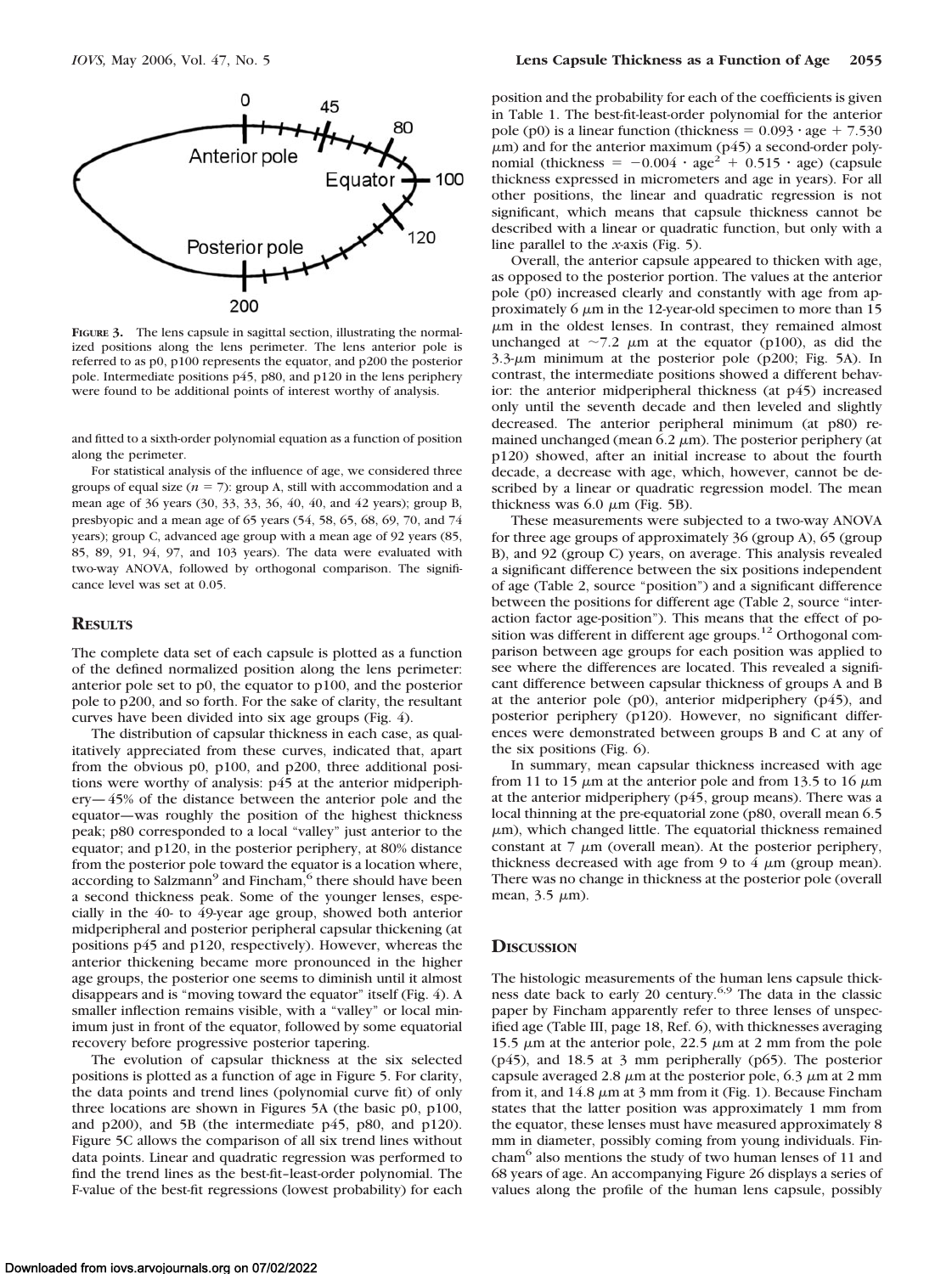

FIGURE 4. Thickness profiles for all lens capsules along the sagittal perimeter (normalized positions, as defined in Fig. 3). Numbers in the keys in the panels represent the donor's age in years.

from those specimens. However, these values do not match those of the previously mentioned Table III. Salzmann's text book<sup>9</sup> includes data from 17 lenses aged from 14 days to 71 years, which we have plotted in four groups in Figure 1. Both data sets support the concept of the human anterior lens capsule being thicker overall than the posterior and the presence of anterior and posterior peripheral thickenings. Because he found this thickening in other primates but not in lower mammals having little accommodation (rabbit, sheep, pig, and reindeer), Fincham $6$  concluded that the "accommodated form of lens [in humans] is produced by a molding action of the capsule on the soft lens substance," and that the "increased thickness [of the capsule near the equator] would assist in the general equatorial compression.'

More recently, capsular thickness has been measured in fresh human specimens using the difference in focus between the outer and inner surfaces of the capsule, as marked by the presence of latex microspherules added to a saline medium.<sup>10,11</sup> The data in Fisher and Pettet<sup>10</sup> came from four neonatal lenses and four additional from each decade until the seventh. Their paper shows tabulated data from the neonatal and second- and seventh-decade groups, with mean thickness, respectively, increasing from approximately 8 to 13 to 15  $\mu$ m at the anterior pole, 11 to 17 to 24  $\mu$ m at the "zonular insertion," and 10 to 20 to 19  $\mu$ m at the equator. These data confirm the progressive thickening of the anterior capsule and the stabilization at the equator after the second decade. Data concerning the posterior capsule are presented only as graphs from isolated "typical" cases. The posterior capsular thickness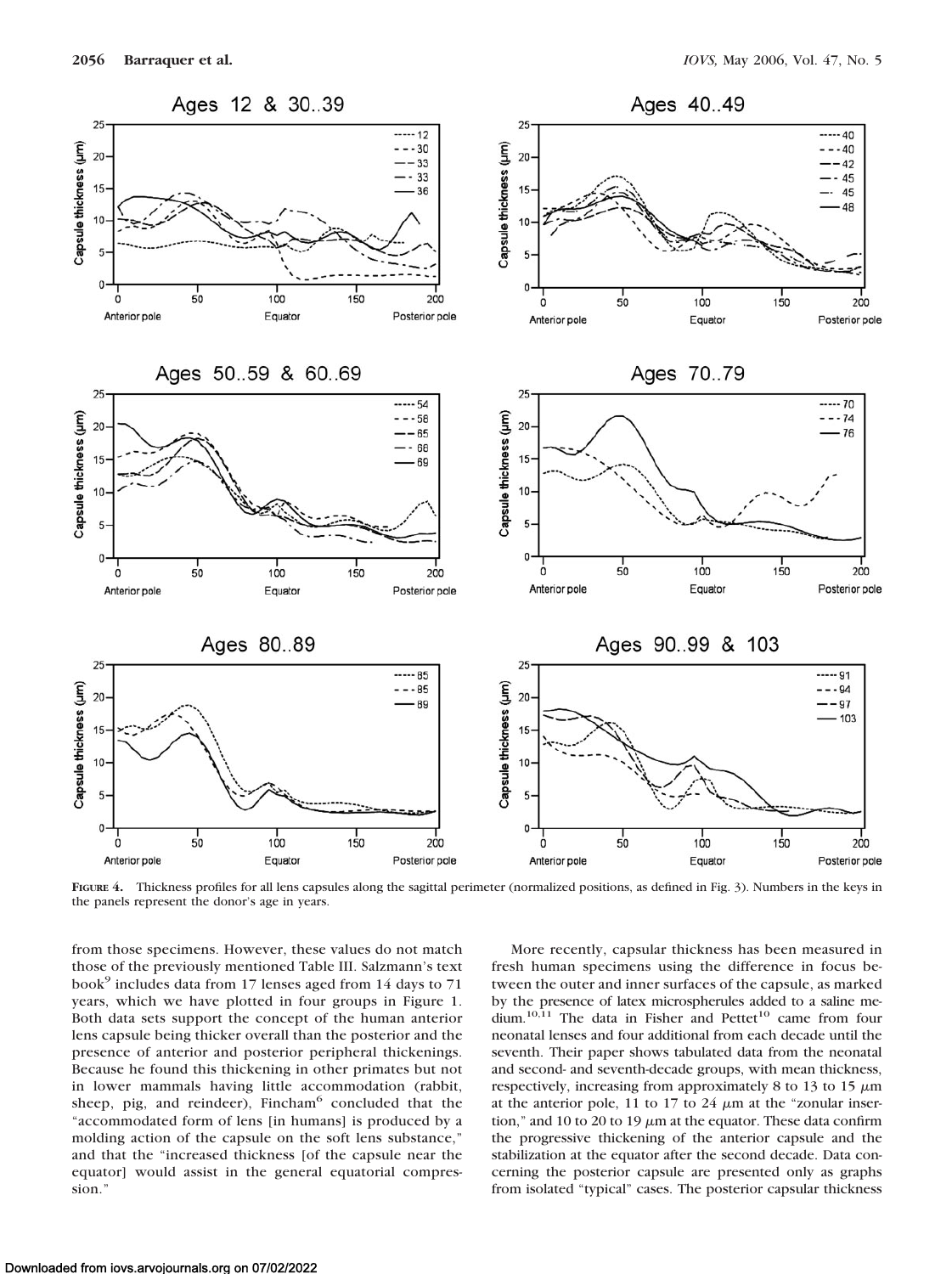

**FIGURE 5.** Evolution of capsular thickness with age at six selected positions. (**A**, **B**) Data points and trend lines for three positions. (**A**) Anterior pole, equator, and posterior pole. (**B**) Anterior midperiphery, anterior peripheral minimum, and posterior periphery. (**C**) All six trend lines without data points, for clarity: anterior pole, anterior midperiphery, anterior peripheral minimum, equator, posterior periphery, and posterior pole.

at 1 mm from the equator was at its maximum in a 37-year-old eye (approximately 22  $\mu$ m), diminishing to 14 to 17  $\mu$ m in the older lenses. The posterior pole remained stable at approximately 3  $\mu$ m (Fig. 6B).<sup>10</sup>

Krag and Andreassen<sup>11</sup> measured capsular thickness in 25 lenses from donors aged 1 to 94 years, at single positions approximately 1.6 mm (p33) radially from the anterior and posterior poles. They confirmed the thickening with age of the anterior capsule, from approximately 15  $\mu$ m at birth to a mean of approximately  $28 \mu m$  during the seventh decade, then stabilizing or slightly decreasing. The posterior capsule re-

mained stable around 5  $\mu$ m (range, 4-9  $\mu$ m, without significant slope; Fig. 6B).

Ziebarth et al. $^{13}$  introduced a new optical technique to measure capsular thickness at the anterior and posterior poles and compared it with histologic measurements. Their noncontact optical system is based on a focus detection technique, in which light from a laser source is focused at various depths in the sample. Intensity changes of the reflected light are recorded that correlate to internal boundaries of the tissue. The optical and histologic results for the posterior pole correspond well with our results, as well as the histologic results for the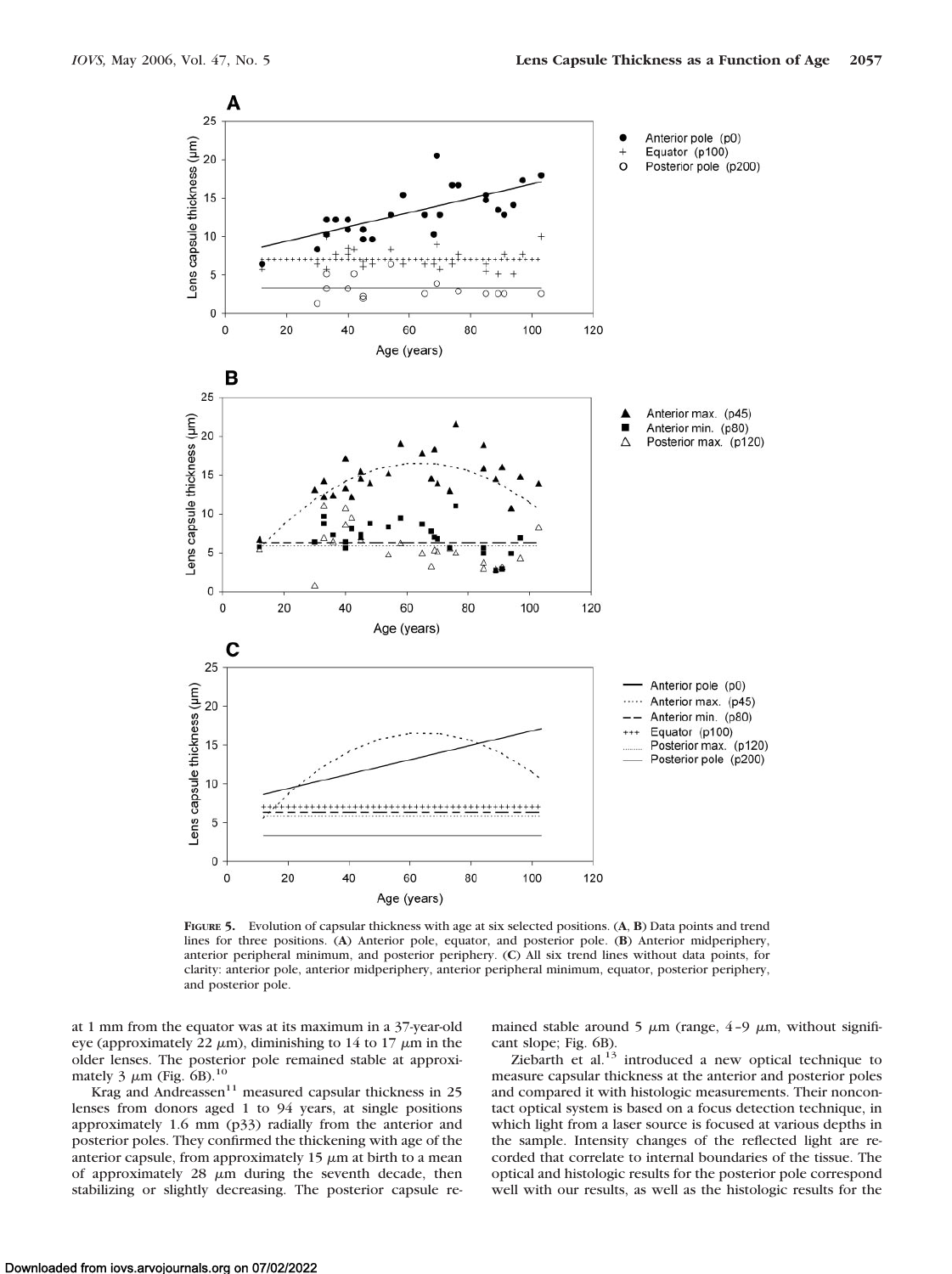| TABLE 1. Statistical Results of Curve Estimation for Capsule Thickness as Function of Age and for Six Positions along the Lens Perimeter |
|------------------------------------------------------------------------------------------------------------------------------------------|
|------------------------------------------------------------------------------------------------------------------------------------------|

|                          | Regression     |          | Coefficient $n$<br>Constant |               | Coefficient $m1$ Age |                  | Coefficient $m2$<br>$(Age)^2$ |          |
|--------------------------|----------------|----------|-----------------------------|---------------|----------------------|------------------|-------------------------------|----------|
|                          | <b>F-value</b> | P        | Value                       | P             | <b>Value</b>         | $\boldsymbol{P}$ | <b>Value</b>                  |          |
| Anterior pole $(p0)$     | 13.791         | $0.002*$ | 7.530                       | $\leq 0.001*$ | 0.093                | $0.002*$         |                               |          |
| Anterior maximum $(p45)$ | 8.769          | $0.004*$ | 0.219                       | 0.956         | 0.515                | $0.002*$         | $-0.004$                      | $0.004*$ |
| Anterior minimum (p80)   | 0.980          | 0.339    | 8.535                       | $\leq 0.001*$ | $-0.025$             | 0.339            |                               |          |
| Equator $(p100)$         | 0.000          | 0.983    | 7.352                       | $\leq 0.001*$ | 0.000                | 0.983            |                               |          |
| Posterior maximum (p120) | 2.434          | 0.141    | 8.649                       | $0.001*$      | $-0.046$             | 0.141            |                               |          |
| Posterior pole (p200)    | 0.429          | 0.523    | 3.581                       | $0.001*$      | $-0.009$             | 0.523            |                               |          |

Results of best-fit-least-order polynomial: Capsule thickness  $= m^2 \cdot \text{age}^2 + m^1 \cdot \text{age} + n$  (capsule thickness expressed in micrometers and age in years). Raw data and curves are shown in Figure 5.

 $P < 0.05$  represents a significant relationship in the regression or a significant contribution by a particular coefficient in the polynomial equation.

anterior pole. The optical results for the anterior pole are somewhat lower (Fig. 6B).

Our data confirm the overall picture of an anterior capsule thicker than the posterior, which is thinnest at the posterior pole, as well the continuous growth with age of the anterior portion, whereas the posterior remains stable or becomes thinner. However, some details of the thickness distribution and their variation with age differ from the previous reports. In the first place, the absolute maximum for each capsule was at the anterior midperiphery (at about p45), except for a few of the older cases in which the anterior pole was thickest (Fig. 4). Second, we consistently found a previously undescribed, anterior peripheral or pre-equatorial thinning at about p80, which appeared to correspond to the area of anterior zonular insertion (Fig. 7). Values at this location were  $0.5$  to  $3 \mu m$  below those at the equator in all lenses. Third, the posterior peripheral "mound" was rather modest and was present only in a few of the younger lenses (aged 30 and 40 years, Fig. 4). Only in the prepresbyopic group A, the mean at p120 was slightly higher than that at the equator. In the older groups, the only feature resembling a (small) second mound would be the relative equatorial thickening itself, compared with the pre-equatorial thinning. Actually, the values at the equator (p100) remained stable with age, whereas the posterior peripheral (p120) diminished (Figures 6). Finally, the thickness of the anterior capsule continues to increase throughout life only at the anterior pole (p0), whereas that of the midperiphery (p45), although significantly greater in group B than in group A, eventually levels and even regresses after the seventh decade, with the p0 and p45 trend lines crossing each other by the ninth decade (Fig. 5C).

For comparison, in Figure 6 we plotted, against position in the lens perimeter, our thickness data summarized for age groups A, B, and C, together with data from Salzmann<sup>9</sup> and Fincham<sup>6</sup> (Fig. 6A), and comparable-aged cases of Fisher and Pettet, $10$  and Krag and Andreassen<sup>11</sup> and the data from Ziebarth et al.<sup>13</sup> (Fig. 6B). It is noteworthy that Salzmann's data for the posterior periphery  $(22 \mu m)$  correspond to those for the anterior periphery, in contrast with the more moderate thickness reported by Fincham  $(14.8 \mu m, at approximately p135)$ . Both Fincham and Salzmann found the anterior maximum ( $\sim$ 22  $\mu$ m) at 2 mm (p45) and lower thicknesses (13  $\mu$ m, 15  $\mu$ m) between the anterior and posterior maxima<sup>6,9</sup> (Fig. 6A). Although they located them at the equator at just over 4 mm from the lens pole), this depression marking the "doublemound" profile could correspond (slightly displaced) to our p80 thinner area (Fig. 6A). In contrast, Fischer and Pettet<sup>10</sup> found the anterior capsular thickening to continue all the way to the equator in the 22- and 37-year-old cases in a "single mound" configuration. However, in the older lenses, the mound apparently moved toward the anterior pole as it continued growing, whereas the equator stabilized and became relatively thinner (see Fig.  $3$  from Fisher and Pettet<sup>10</sup>). The data from Krag and Andreassen<sup>11</sup> provide little topographic information, because they were taken from single paracentral positions at approximately 30% radial distance from the lens poles. However, they also support the stabilization or even regression of the thickening of the anterior capsule after the seventh decade<sup>11</sup> (Fig.  $6B$ ).

Capsule thicknesses from these six studies may not be comparable in absolute terms, because of the different methodologies. The specimens included in our study lacked a representation of the neonatal and childhood period, but otherwise covered the adult age groups including the prepresbyopic and presbyopic periods, and even beyond the eighth decade the latter not covered by Fisher and Pettet.<sup>10</sup> Our overall lower thicknesses, compared with those using fresh specimens, $10,11$ could be due to tissue shrinkage caused by the histologic processing. In contrast, the saline medium used in the microspherule technique could have induced some tissue swelling, while the storage at minus 80°C may alter tissue properties. In particular, the higher values of the peripheral areas in some studies may represent an overestimation, due to the inclusion of the zonular lamella and zonular remnants in the measurements, which we took care to avoid. Especially the microspherule technique would include any materials attached to the specimens. Fisher and Pettet<sup>10</sup> did not find an appreciable decrease in thicknesses after enzymatic treatment with  $\alpha$ -chymotrypsin. However, it is known that this enzyme cleaves the zonular filaments at random positions and not necessarily re-

**TABLE 2.** Analysis of Variance for Capsule Thickness for Three Age Groups at Six Different Positions along the Lens Perimeter

| <b>Source of Variation</b>                    | Sum of Squares     | Degrees of Freedom | <b>Mean Square</b> | F-ratio |         |  |
|-----------------------------------------------|--------------------|--------------------|--------------------|---------|---------|--|
| Age                                           | 8.392              |                    | 4.196              | 1.035   | 0.359   |  |
| Position                                      | 1916.511           |                    | 383.302            | 94.543  | < 0.001 |  |
| Interaction age-position<br>Measurement error | 140.427<br>401.372 | 10<br>99           | 14.043<br>4.054    | 3.464   | 0.001   |  |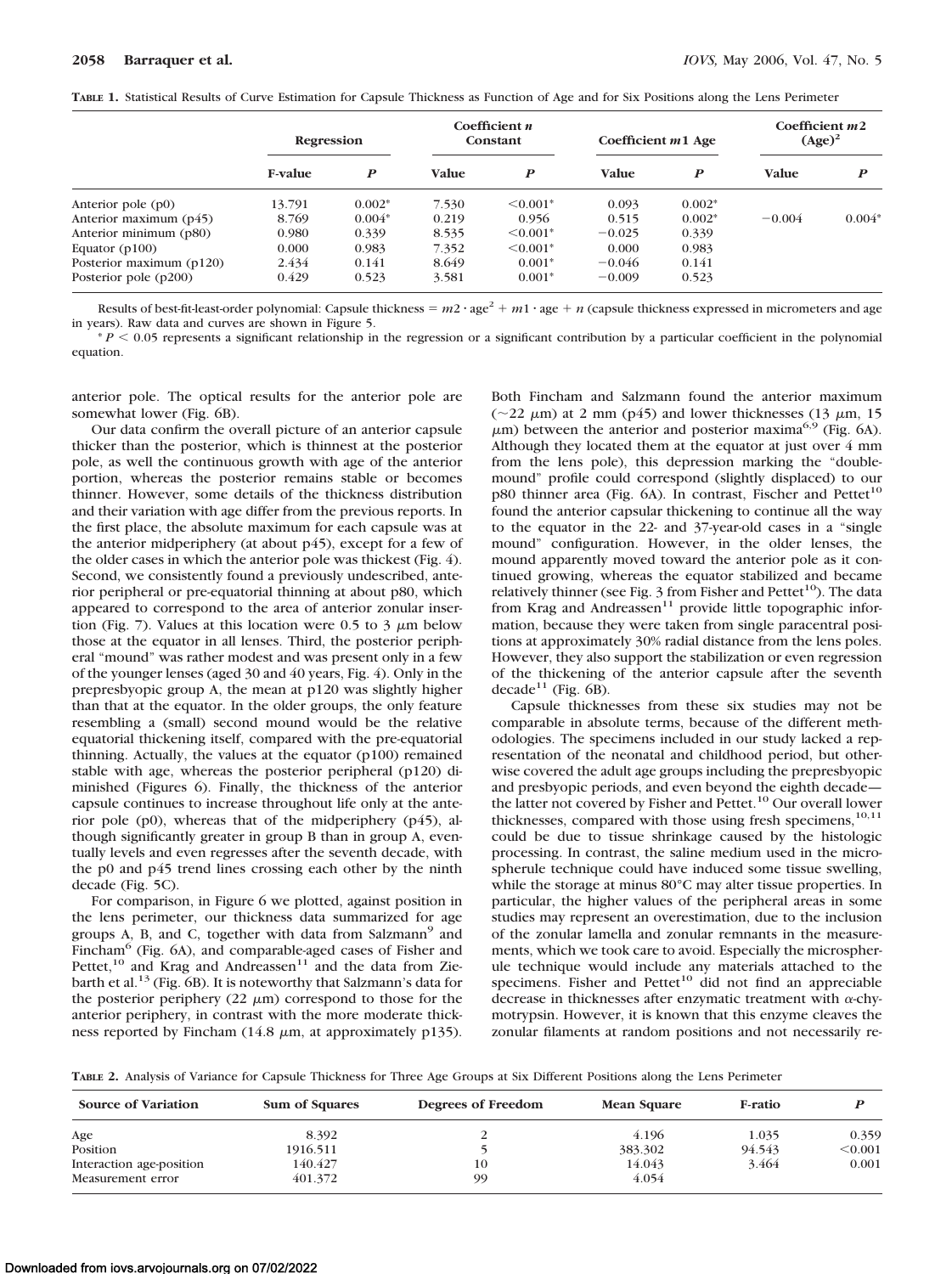

**FIGURE 6.** Summarized capsule thickness data along the lens perimeter in the present study, compared with those in the literature. Groups A, B, C: present study,  $n = 21$  (seven lenses per data point); error bars, SE of the predicted value for the mean from ANOVA statistics. Significant difference between groups marked with asterisk ( $P \le 0.05$  and orthogonal comparison). *Top*: tabulated data of Salzmann<sup>9</sup> are given as the mean of two groups:  $37$  years ( $n = 5$ , ages  $32$ ,  $35$ ,  $36$ ,  $40$ , and  $41$  years) and  $52$  years ( $n = 3$ , ages 48, 53, and 56 years). The data of Fincham<sup>6</sup> are the mean from his Table III ( $n = 3$ , age not specified). The data point for the equator comes from Fincham's Figure 26. Lower part: Fisher<sup>10</sup>: one lens per age group. Krag<sup>11</sup>:  $n = 25$ , thickness values from individual cases matching our age groups selected from their graph. Ziebarth<sup>13</sup>:  $n = 22$ , mean age, 74 years (range, 40–92), measured histologically and optically.

moves the zonular lamella from the capsule proper, nor all remnants of the zonular insertion footplates. Regarding the localization of measurements along the lens perimeter, we believe our method of full reconstruction of the enlarged lens section from micrographic prints allows a higher precision.

We checked a possible effect of postmortem time on the results of capsule thickness by looking at two small subgroups  $(n = 3)$  with different postmortem time (mean, 28 and 74) hours) and similar age (mean, 62 and 66 years). The *t*-test for capsular thickness at all the six positions studied showed a nonsignificant difference.

The authors of the papers cited herein commonly assumed that the peripheral capsular thickenings correspond to the areas of zonular insertion. However, both our data and those of Fincham<sup>6</sup>locate these maxima at approximately 2 mm from the anterior pole (p45; Figs. 1, 7). The common experience of any cataract surgeon indicates that the most anterior insertion of the zonules never reaches 2 mm from the lens pole, and rarely 3 mm from it (p65) in the oldest patients. Farnsworth and Shyne<sup>14</sup> studied the anterior and equatorial zonular insertion and found an increase with age in the distance between the zonular insertion and the equator, whereas the distance between the insertion ring and the ciliary body remained rela-